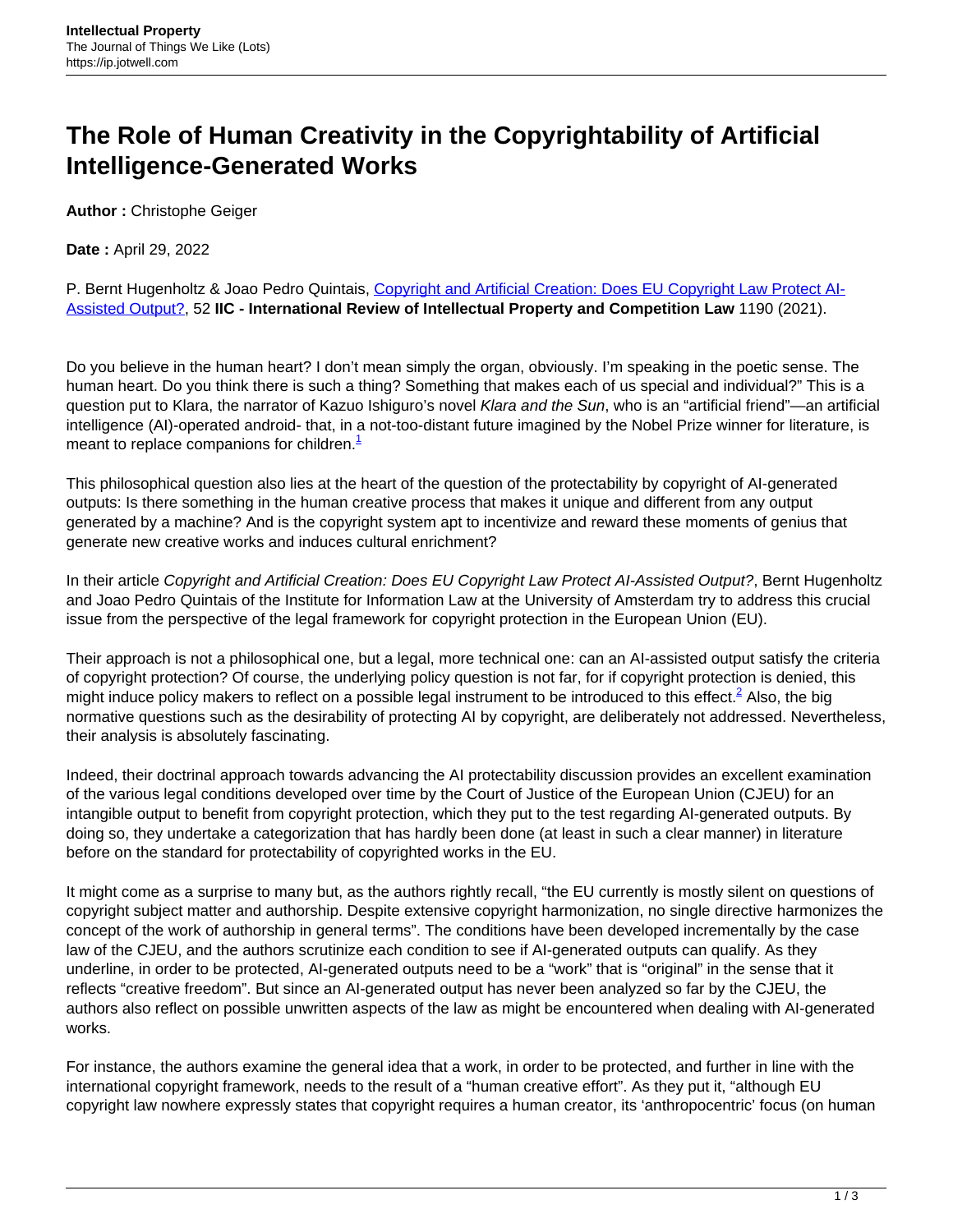authorship) is self- evident in many aspects of the law". Indeed, the notion of originality is often defined as the expression of the personality of the creator, his creative choices, his "heart" or "soul" in the poetic sense of Kazuo Ishiguro that we have mentioned at the start of this review. This presupposes a human being, one capable of possessing a "heart" or "soul" in the first place. Thus, the authors conclude that according to EU conceptions of copyright "an output wholly generated by an AI system without human intellectual effort is excluded from copyright protection". This conclusion also seems in line with the position of the US Copyright Office which, in a decision of February 14, 2022, refused to register an AI-generated work, finding that "human authorship is a prerequisite to copyright protection in the United States and that the Work therefore cannot be registered".<sup>3</sup>

However, the authors' analysis, unlike many other recent writings on the subject, does not stop there, as they underline that the necessity to have human intellectual effort "does not rule out creations by human authors made by the aid of machine", provided that the other criteria of copyright protection are met such as e.g., the need to be original and to reflect creative choices.

At this point, they develop the main argument of the paper, which is that human creativity in AI-assisted production may occur in different phases of the creative process, which they propose to label "conception" (design and specifications), "execution" (producing draft version) and "redaction" (selecting, editing, refinement, finalization). They find that, "while AI systems play a dominant role in the execution phase, the role of human authors at the conception stage often remains essential. Moreover, in many instances, human beings will also oversee the redaction stage", for example through editing the output generated before publication.

Accordingly, the authors conclude that when human-made creative choices "are expressed in the final AI-assisted output, the output will then qualify as a copyright-protected work". The analogy can be made with other creative areas where the creators use machines as tools in their creative processes, such as computer program-operated digital art or even more classical creations such as photography where the photographer uses an automated camera, or the painter uses tools to disseminate the colors on the canvas without fully controlling the end-result. Such as the same idea with, for example, the recognition of ready-mades in contemporary art, what remains essential for a potential copyrightability is the creative choice of the human creator, not necessarily the execution of the artwork (as the object does not need to be made or produced by the artist, but only chosen).

Of course, from a more normative perspective, the findings of Hugenholtz and Quintais that many AI-assisted outputs can benefit from copyright protection does not solve the (pending) question of the social desirability of such conclusions and, ultimately, what could be the consequences on follow-on creativity if the gates of copyright will be opened too widely for these types of works. These questions of course are essential to solve for the future of creativity, and maybe more broadly for the future of our society. For now, the interesting analysis drawn by Hugenholtz and Quintais in their submission offers us a new perspective through which we can begin to view a complex societal issue more clearly, showing that if new technologies often raise groundbreaking questions, the answers from a strictly legal point of view are often not so new and that the copyright system potentially can adapt. But should it adapt, or should it rather be adapted? For sure, it opens fascinating paths for future research.

- 1. Kazuo Ishiguro, **Klara and the Sun** (2021).
- 2. Indeed, the article draws on a report done by the authors for the European Commission on the challenges to the IP framework posed by the developments of AI: P.B. Hugenholtz et al, *[Trends and development in artificial](https://op.europa.eu/en/publication-detail/-/publication/394345a1-2ecf-11eb-b27b-01aa75ed71a1/language-en)* [intelligence: challenges to the intellectual property rights framework](https://op.europa.eu/en/publication-detail/-/publication/394345a1-2ecf-11eb-b27b-01aa75ed71a1/language-en) [\(IViR and JIIP\). Final report for the](https://op.europa.eu/en/publication-detail/-/publication/394345a1-2ecf-11eb-b27b-01aa75ed71a1/language-en) [European Commission](https://op.europa.eu/en/publication-detail/-/publication/394345a1-2ecf-11eb-b27b-01aa75ed71a1/language-en).
- 3. U.S. Copyright Review Board, [Re: Second Request for Reconsideration for Refusal to Register A Recent](https://www.copyright.gov/rulings-filings/review-board/docs/a-recent-entrance-to-paradise.pdf) [Entrance to Paradise \(Correspondence ID 1-3ZPC6C3; SR # 1-7100387071\)](https://www.copyright.gov/rulings-filings/review-board/docs/a-recent-entrance-to-paradise.pdf) (Feb. 14, 2022).

Cite as: Christophe Geiger, The Role of Human Creativity in the Copyrightability of Artificial Intelligence-Generated Works, JOTWELL (April 29, 2022) (reviewing P. Bernt Hugenholtz & Joao Pedro Quintais, Copyright and Artificial